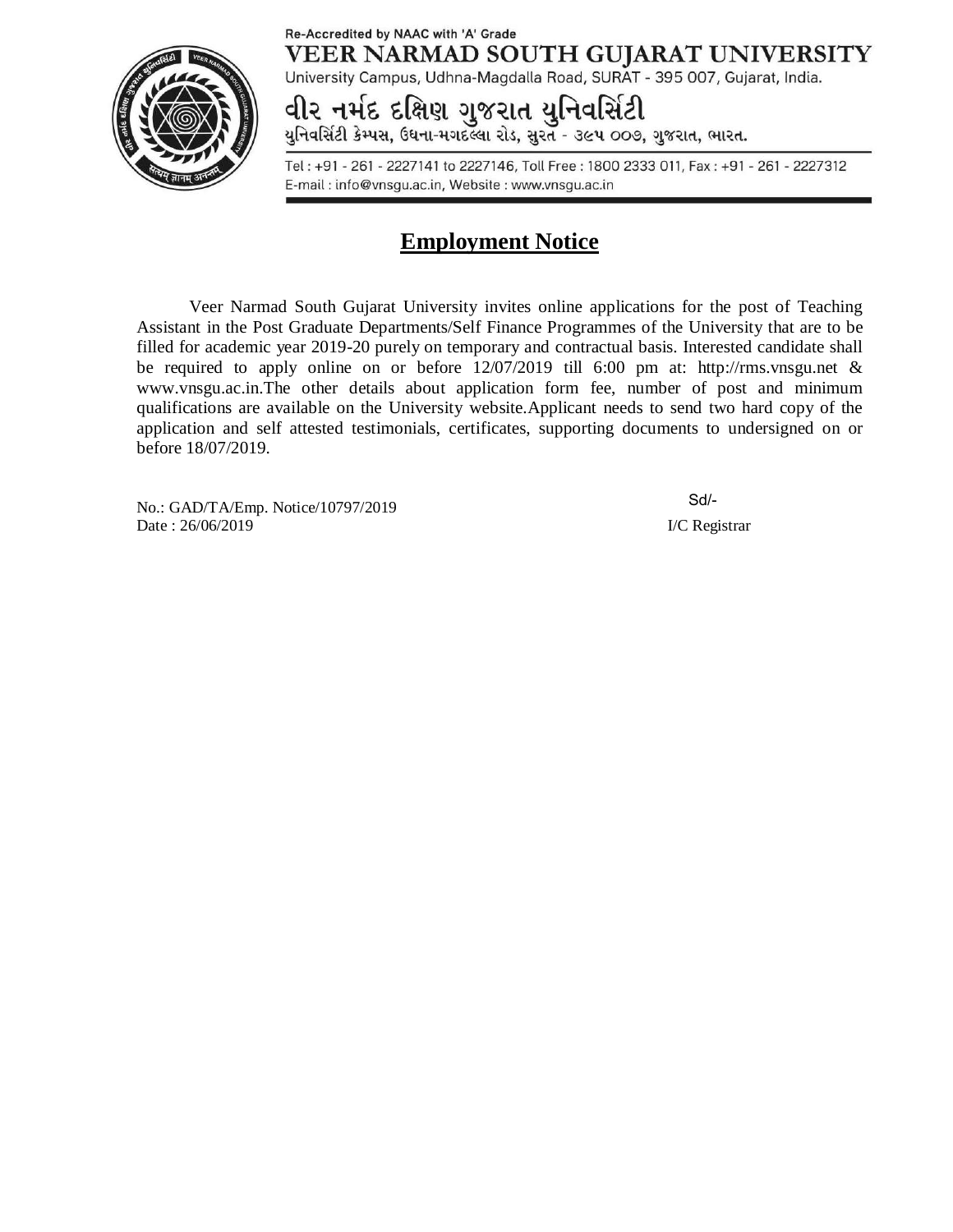| Positions of Teaching Assistant for the Departments/ Self Finance Programmes<br>Employment Notice No. GAD/TA/Emp.Notice/10797/2019, Date: 26/06/2019 |                              |                                                                                                                               |                                      |                                                                                                                                                                                                                                                       |
|------------------------------------------------------------------------------------------------------------------------------------------------------|------------------------------|-------------------------------------------------------------------------------------------------------------------------------|--------------------------------------|-------------------------------------------------------------------------------------------------------------------------------------------------------------------------------------------------------------------------------------------------------|
| <b>Sr</b><br>N <sub>0</sub>                                                                                                                          | Name of<br>Faculty           | Name of Department /<br>Programme                                                                                             | No. of<br><b>Position</b><br>(Appx.) | <b>Specialization and Posts</b>                                                                                                                                                                                                                       |
| 1                                                                                                                                                    | Science                      | Aquatic Biology (CDF)                                                                                                         | 3                                    | M.Sc. Aquatic Biology-02, M.Sc. Biotechnology-01                                                                                                                                                                                                      |
|                                                                                                                                                      |                              | Bio Sciences(M.Sc.) (CDF)<br>Microbiology (M.Sc.) (SF)                                                                        | $\mathbf{1}$<br>2                    | Zoology-01<br>Bioinformatics-01, Microbiology-01                                                                                                                                                                                                      |
| 2                                                                                                                                                    | Science                      | P.G. Diploma in Medical<br>Laboratory Technology<br>(Proposed) (SF)                                                           | $\mathbf{1}$                         | Medical Technology/Microbiology                                                                                                                                                                                                                       |
| 3                                                                                                                                                    | Science                      | Chemistry (Regular) (CDF)                                                                                                     | 5                                    | Inorganic Chemistry-02, Analytical Chemistry-01, Physical<br>Chemistry-01, Organic Chemistry-01                                                                                                                                                       |
|                                                                                                                                                      |                              | Chemistry (SF)                                                                                                                | 7                                    | Organic Chemistry-03, Inorganic Chemistry-01, Analytical<br>/Physical /Environment-03                                                                                                                                                                 |
|                                                                                                                                                      |                              | Chemistry (Evening) (SF)                                                                                                      | 3                                    | Organic Chemistry-02, Physical Chemistry-01                                                                                                                                                                                                           |
| 4                                                                                                                                                    | Science                      | Mathematics (Dept.Dev.Fund)                                                                                                   | 8                                    | M.Sc. Mathematics<br>M.Sc. Physics (Spe. in Theoretical Physics)/M.Phil. Ph.D.                                                                                                                                                                        |
| 5                                                                                                                                                    | Science                      | Physics (CDF)                                                                                                                 | 2                                    | in Theoretical Physics-01<br>M.Sc. Electronics or M.Sc. Physics (Spe. in Electronics)/<br>M.Phil. or Ph.D. in Electronics with Electronics will be<br>preferred-01                                                                                    |
| 6                                                                                                                                                    | Science                      | Statistics (Dpt.Dev.Fund)                                                                                                     | 2                                    | M.Sc. Statistics/M.Sc. Applied Statistics                                                                                                                                                                                                             |
| $\tau$                                                                                                                                               | Science                      | M.Sc. (Tech) In Instrumentation<br>(SF)                                                                                       | 1                                    | M.Sc. Physics / M.Sc. (Tech) in Instrumentation/ M.Sc.<br>Electronics                                                                                                                                                                                 |
| 8                                                                                                                                                    | Science                      | Biotechnology (SF)                                                                                                            | 13                                   | M.Sc. Biotechnology -07, M.Sc. Microbiology-04,<br>M.Sc. Zoology-01, M.A. English -01                                                                                                                                                                 |
| 9                                                                                                                                                    | Arts                         | Bachelor of Interior Design(SF)                                                                                               | 12                                   | B.I.D.(4year), M.I.D.(2year), B.Arch.(5year), M.Arch.<br>$(2 \text{ year})$                                                                                                                                                                           |
| 10                                                                                                                                                   | Arts                         | Comparative Literature (CDF)<br>Hindi (CDF)                                                                                   | 2<br>$\overline{c}$                  | M.A. Comparative Literature-01, M.A. English-01<br>M.A. Hindi                                                                                                                                                                                         |
| 11                                                                                                                                                   | Arts                         | Economics (CDF)                                                                                                               | $\overline{c}$                       | Industrial Economics/Agriculture                                                                                                                                                                                                                      |
| 12                                                                                                                                                   | Arts                         | Fine Arts (SF)                                                                                                                | 14                                   | Illustration Applied (Applied Art)-02, Graphics(Applied<br>Art)-02, Art History-01, Painting-02, Sculpture-02, Print<br>Making (Painting)-01, Foundation Preparatory (Sculpture,<br>Painting, Applied Art)-03, Sculpture & Ceramic (Sculpture)-<br>01 |
| 13                                                                                                                                                   | Arts                         | Gujarati (CDF)                                                                                                                | 1                                    | Folk Literature, Indian & Western Literature and Linguistic                                                                                                                                                                                           |
| 14                                                                                                                                                   | Arts                         | Human Resource Development<br>(MHRD/MLW/MA(HRM & LR),<br>M.A.(HRD), Integrated 5 Year<br>Programme, Diploma Programme<br>(SF) | 8                                    | HRD-03, Master in HRD with Law-01, Statistics-01,<br>Sociology-01, English-01, Psychology-01<br>(Master Degree in relevant subject and ability to teach in<br>English is essential)                                                                   |
| 15                                                                                                                                                   | Arts                         | Journalism & Mass<br>Communication (SF)                                                                                       | $\mathbf{1}$                         | Radio, Television and Social Media                                                                                                                                                                                                                    |
| 16                                                                                                                                                   | Arts                         | Library & Information Science<br>(SF)                                                                                         | $\mathbf{1}$                         | Library & Information Science                                                                                                                                                                                                                         |
| 17                                                                                                                                                   | Arts                         | Sociology (CDF)                                                                                                               | $\mathbf{1}$                         | M.A. in Sociology                                                                                                                                                                                                                                     |
| 18                                                                                                                                                   | Commerce                     | Commerce (SF)                                                                                                                 | $\overline{c}$                       | M.Com.(Financial & Management Accountancy)                                                                                                                                                                                                            |
| 19                                                                                                                                                   | Computer<br>Science &<br>I.T | M.Sc. (IT) (SF)                                                                                                               | 5                                    | M.Sc.(I.T.)(I.C.T.)/M.C.A./M.E.(Comp./I.T.)/M.Sc.(C.A).<br>[Candidate having knowledge of swift Programming<br>Language/Enterprise Java/.Net Core/MEAN Stack will be<br>preferred.                                                                    |
| 20                                                                                                                                                   | Education                    | Education (M.Ed.)<br>(CDF)                                                                                                    | $\overline{c}$                       | Education                                                                                                                                                                                                                                             |
| 21                                                                                                                                                   | Law                          | Law / B.Com. LL.B. $(SF)$                                                                                                     | 2                                    | Law $-02$                                                                                                                                                                                                                                             |
| 22                                                                                                                                                   | Rural<br><b>Studies</b>      | Rural Studies/MRS (CDF)                                                                                                       | 3                                    | M.Sc. (Agriculture) Ext. Edu.-01, M.R.S.-01,<br>M.A. Economics -01                                                                                                                                                                                    |
|                                                                                                                                                      |                              | 5 year Integrated Programme (SF)                                                                                              | 3                                    | Life Science/Bioscience/Botany/Zoology<br>M.A. (Economics)<br>M.A. (Sociology)/M.R.S.                                                                                                                                                                 |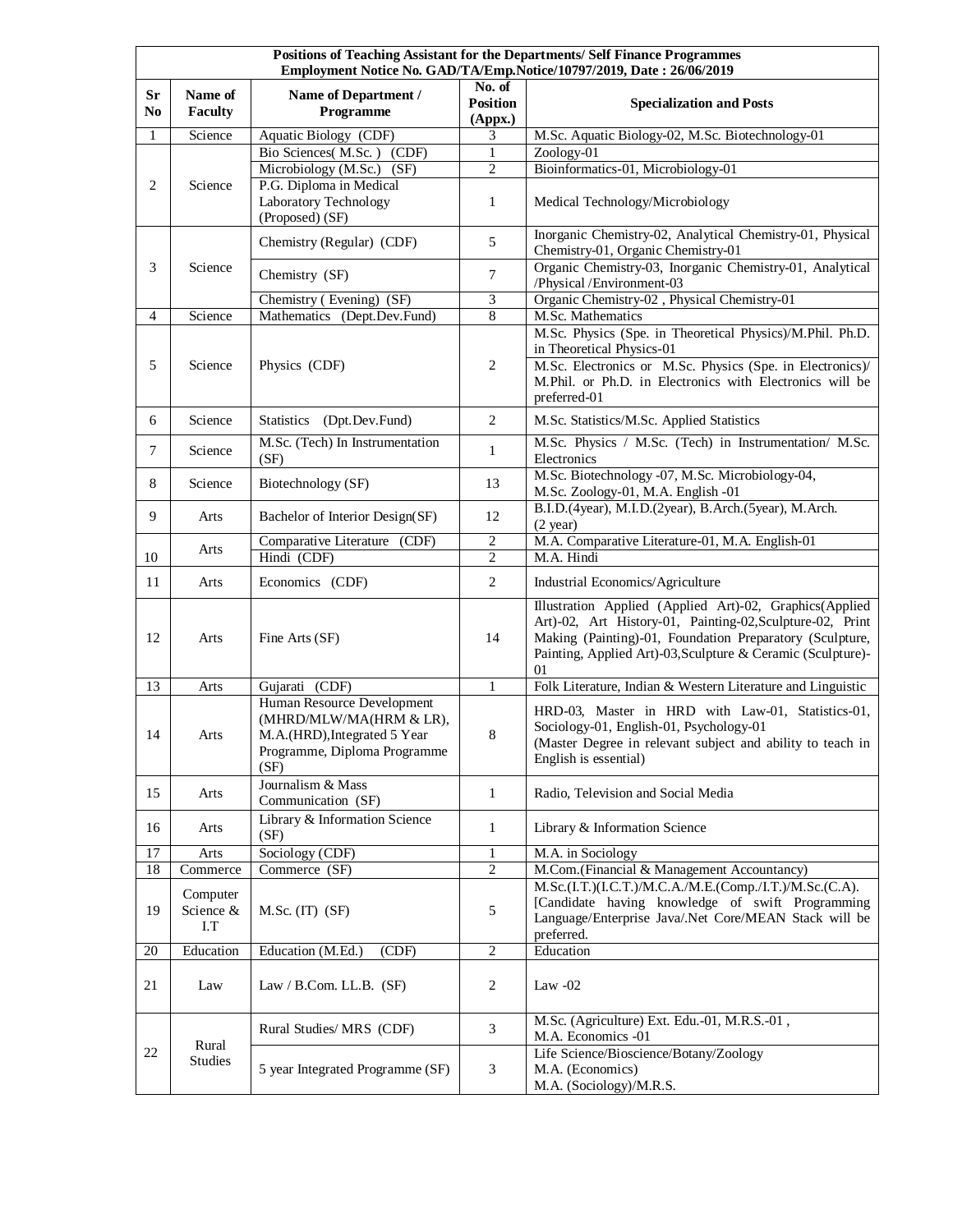**Udhana-Magdalla Road, Surat-395007.**

**Minimum Qualifications for Teaching Assistant in the Department of Aquatic Biology, Bioscience, Biotechnology, Chemistry, Mathematics, M.Sc.(Tech) in instrumentation Physics, Statistics, Comparative Literature, Hindi, Economics, Gujarati, Human Resource Development, Journalism & Mass Communication, Library & Information Science, Sociology, Commerce, M.Sc.(IT), Law, Rural Studies**

## **Employment Notice No.GAD/TA/EmpNotice/10797/2019, Date: 26/06/2019**

## **TEACHING ASSISTANT**

- i. Good academic record with at least 55% marks (or an equivalent grade in a point scale wherever grading system is followed) at the master's degree level in a relevant subject from an Indian University, or an equivalent degree from an accredited foreign university.
- ii. Besides fulfilling the above qualifications, the candidate must have cleared the National Eligibility Test (NET) conducted by the UGC, CSIR or similar test accredited by the UGC like SLET/SET.
- iii. Notwithstanding anything contained in sub-clauses (i) and (ii) above, candidates, who are, or have been awarded a Ph. D*.* degree shall be exempted from the requirement of the minimum eligibility condition of NET/SLET/SET for recruitment and appointment of Teaching Assistant.
- iv. NET/SLET/SET shall also not be required for such masters programmes in disciplines for which NET/SLET/SET is not conducted.

## **Minimum Qualifications for Teaching Assistant in the Department of Education**

## **TEACHING ASSISTANT**

- i. Postgraduate degree with minimum 55% marks in the discipline relevant to the area of specialization.
- ii. Postgraduate degree in Education (M.Ed./M.A. Education) with minimum 55% marks.
- iii. Besides fulfilling the above qualifications, the candidate must have cleared the National Eligibility Test (NET) conducted by the UGC, CSIR or similar test accredited by the UGC like SLET/SET.
- iv. Notwithstanding anything contained in sub-clauses (i) and (ii) above, candidates, who are, or have been awarded a Ph. D*.* degree shall be exempted from the requirement of the minimum eligibility condition of NET/SLET/SET for recruitment and appointment of Teaching Assistant.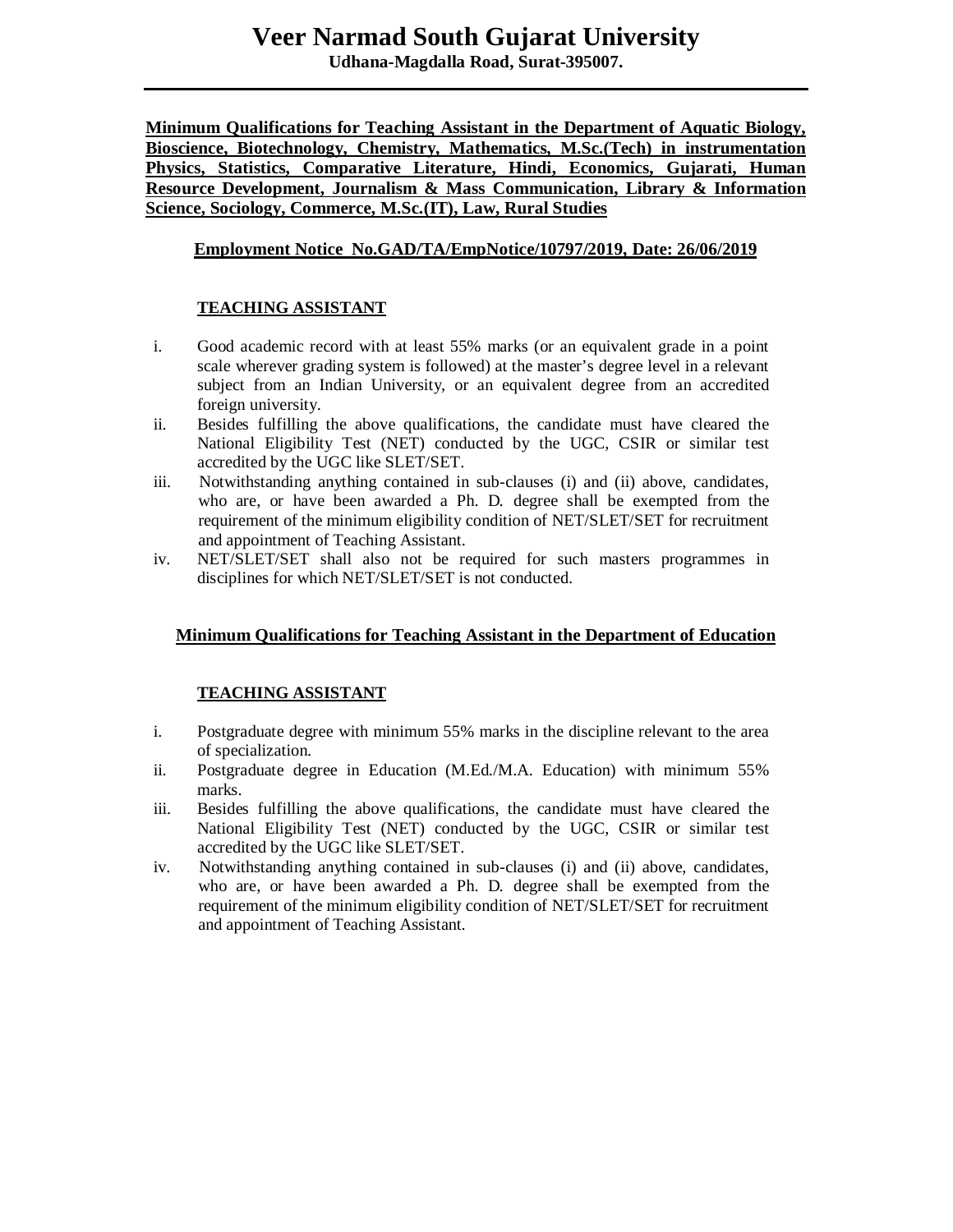## **Minimum Qualifications for Teaching Assistant in the Programme of Bachelor of Interior Design (BID)**

## **TEACHING ASSISTANT EDUCATIONAL QUALIFICATION**

i. First class Bachelor's degree in Interior Design

#### **OR**

i. First class Bachelor's degree in Architecture

#### **EXPERIENCE**

ii. Minimum three years experience in the filed of Interior Designing / Architecture

#### **OR**

ii. Minimum three years experience as a Visiting Faculty at institution imparting education of Interior Designing / Architecture **Relaxation in experience may be given to candidates having Masters degree (Interior Design / Architecture )**

## **Minimum Qualifications for Teaching Assistant in the Programme of Bachelor of Fine Arts**

#### **TEACHING ASSISTANT**

- i. Good academic record with at least 55% marks (or an equivalent grade in a point scale wherever grading system is followed) at the master's degree level in a relevant subject from an Indian University, or an equivalent degree from an accredited foreign university.
- ii. Besides fulfilling the above qualifications, the candidate must have cleared the National Eligibility Test (NET) conducted by the UGC, CSIR or similar test accredited by the UGC like SLET/SET.
- iii. Notwithstanding anything contained in sub-clauses (i) and (ii) above, candidates, who are, or have been awarded a Ph. D*.* degree shall be exempted from the requirement of the minimum eligibility condition of NET/SLET/SET for recruitment and appointment of Teaching Assistant.
- iv. NET/SLET/SET shall also not be required for such masters programmes in disciplines for which NET/SLET/SET is not conducted.

#### **OR**

#### **TEACHING ASSISTANT**

A traditional or a Professional artist with highly commendable professional achievement in the subject concerned having a Bachelor's degree,, who has:

- i) studied under a noted/reputed traditional Master(s)/Artist(s)
- ii) Has been 'A' grade artist of AIR/Doordarshan;
- iii) Has the ability to explain with logical reasoning the subject concerned; and
- iv) Has adequate Knowledge to teach theory with illustrations in the discipline concerned.